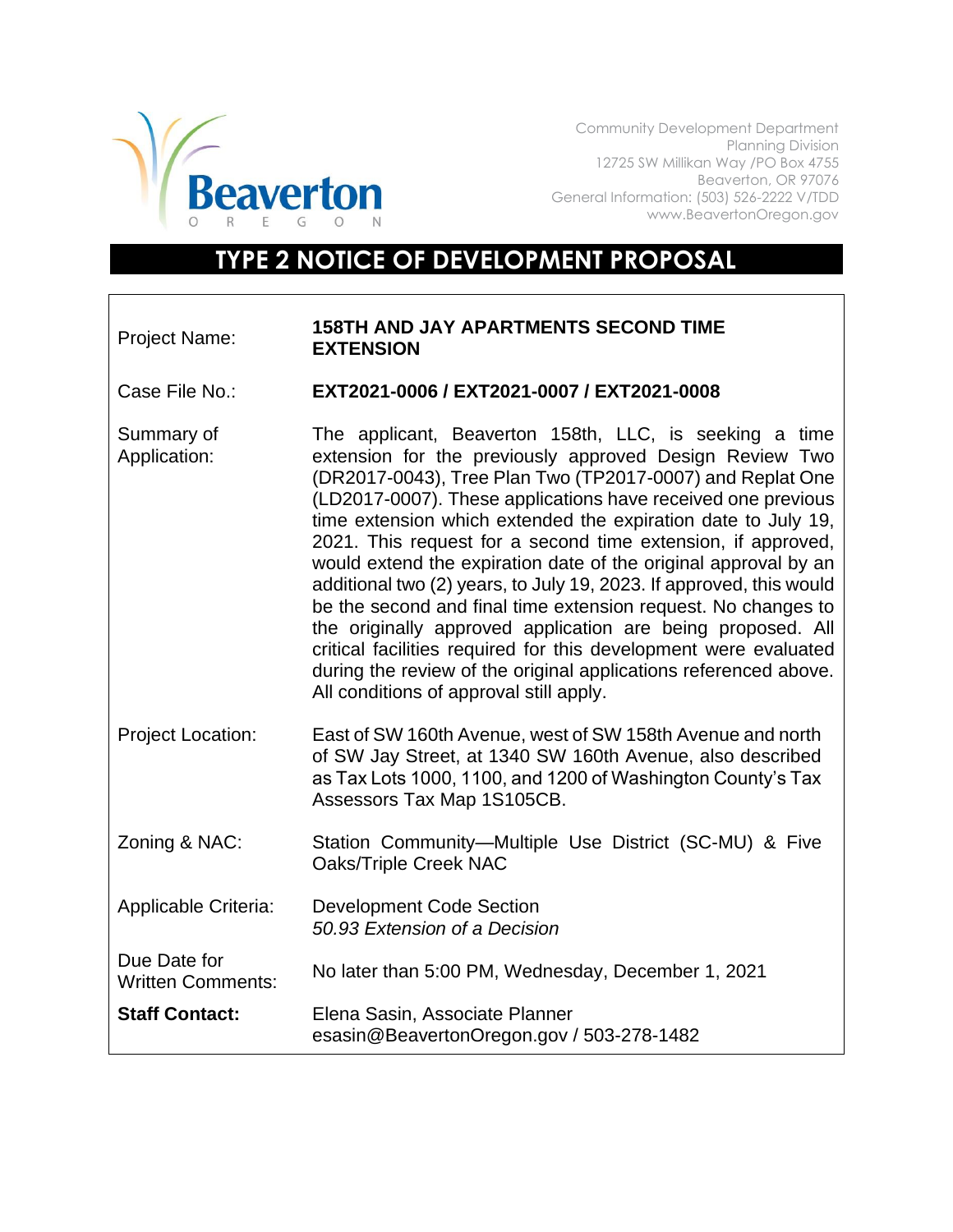NOTE: *The City of Beaverton has declared a State of Emergency due to COVID-19 and the Community Development Division is closed to the public until further notice. The Community Development Department is evaluating temporary changes to processes and procedures to respond appropriately to the COVID-19 State of Emergency and is committed to ensuring that the land use review process continues to fulfill the requirements of state and local law while protecting the health and wellbeing of the community.*

During this State of Emergency, staff strongly encourages you to submit any testimony comments or questions via email to the project Planner. Written comments on the above development proposal may also be mailed to the Current Planning Division, at PO Box 4755, Beaverton, OR 97076. Written comments, either emailed or mailed, on the above development proposal shall be received no later than 5:00 p.m. on Wednesday, December 1, 2021. Please reference the Case File Number(s) and Project Name in your written comments and include your mailing address if you wish to receive a copy of the decision. Failure to raise an issue or failure to provide statements or evidence with sufficient specificity to afford the decision-making authority an opportunity to respond to such issue, may preclude appeal to the Land Use Board of Appeals on that issue.

No Facilities Review is required for a Time Extension application.

The Director is the decision-making authority for the above application and shall issue a written decision on the above development proposal on or around December 15, 2021, pursuant to Section 50.40.10. Copies of the decision will be made available on the City's website https://apps2.beavertonoregon.gov/DevelopmentProjects/or may be provided by the project Planner upon request.

For more information contact the Project Planner, Elena Sasin at esasin@beavertonoregon.gov or 503-278-1482.

*Accessibility information: This information can be made available in large print or audio tape upon request. Assistive listening devices, sign language interpreters, or qualified bilingual interpreters can be made available at any public meeting or program with 72 hours advance notice. To request these services, contact Elena Sasin by calling 711(503) 278-1482 or email esasin@beavertonoregon.gov.*